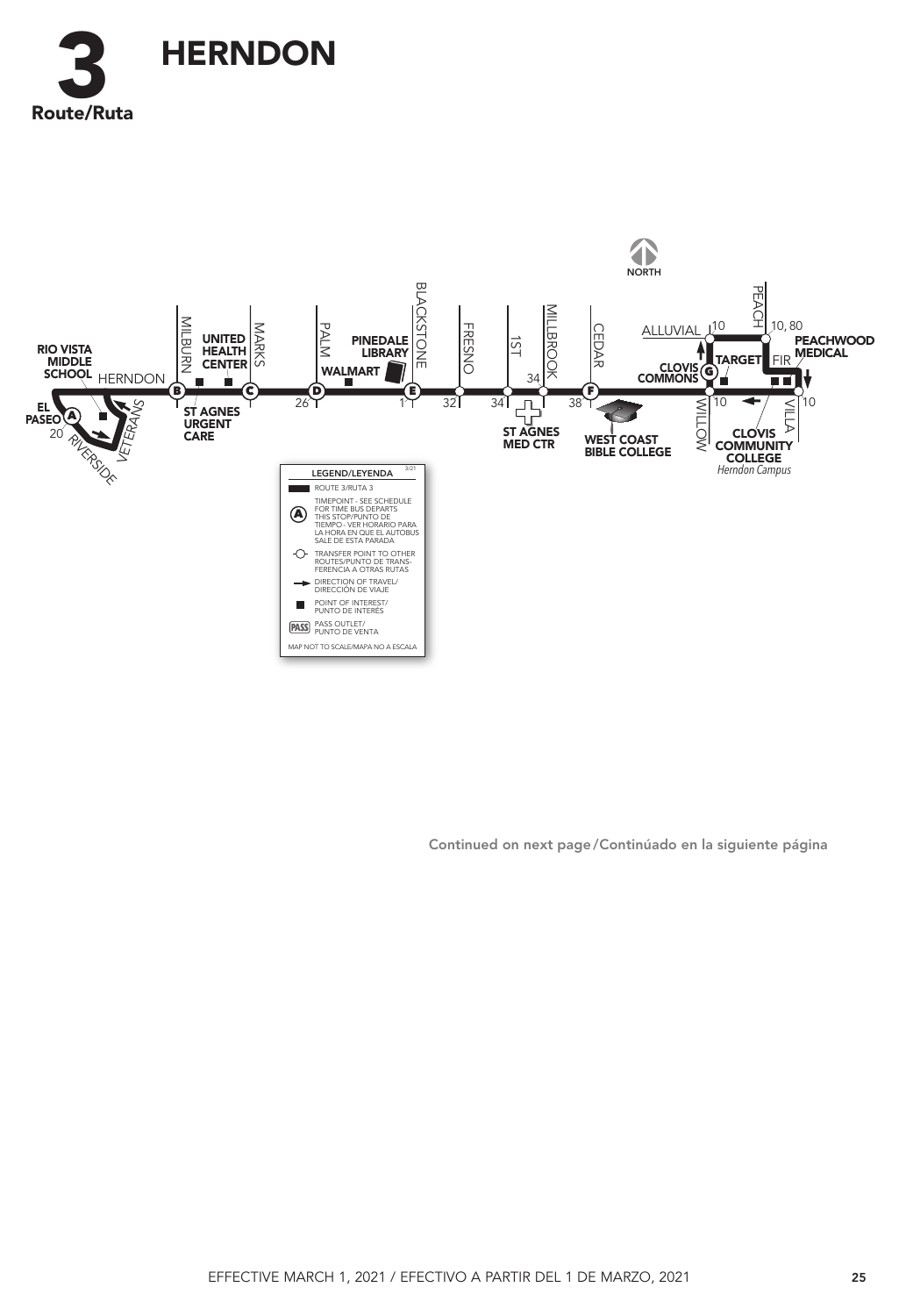## HERNDON Eastbound/En direccion este

WEEKDAYS/DÍAS DE SEMANA

| <b>RIVERSIDE</b><br>EL PASEO<br>◉ | <b>HERNDON</b><br><b>MILBURN</b><br>$\textcircled{\scriptsize{\textsf{B}}}$ | <b>HERNDON</b><br><b>MARKS</b><br>$\bm{\mathsf{\odot}}$ | <b>HERNDON</b><br><b>PALM</b><br>$\bm{\mathsf{\Theta}}$ | <b>HERNDON</b><br><b>BLACKSTONE</b><br>◉ | <b>HERNDON</b><br><b>CEDAR</b><br>$\bm{\mathop{\textcircled{\textsf{F}}}}$ | <b>WILLOW</b><br><b>CLOVIS</b><br><b>COMMONS</b><br>$\bf G$ |  |  |  |  |
|-----------------------------------|-----------------------------------------------------------------------------|---------------------------------------------------------|---------------------------------------------------------|------------------------------------------|----------------------------------------------------------------------------|-------------------------------------------------------------|--|--|--|--|
| 5:45                              | 5:54                                                                        | 6:01                                                    | 6:09                                                    | 6:15                                     | 6:25                                                                       | 6:33                                                        |  |  |  |  |
| 6:30                              | 6:40                                                                        | 6:48                                                    | 6:56                                                    | 7:02                                     | 7:12                                                                       | 7:20                                                        |  |  |  |  |
| 7:15                              | 7:25                                                                        | 7:33                                                    | 7:41                                                    | 7:47                                     | 7:57                                                                       | 8:05                                                        |  |  |  |  |
| 8:00                              | 8:10                                                                        | 8:18                                                    | 8:26                                                    | 8:32                                     | 8:42                                                                       | 8:50                                                        |  |  |  |  |
| 8:45                              | 8:55                                                                        | 9:03                                                    | 9:11                                                    | 9:17                                     | 9:27                                                                       | 9:35                                                        |  |  |  |  |
| 9:30                              | 9:40                                                                        | 9:48                                                    | 9:56                                                    | 10:02                                    | 10:12                                                                      | 10:20                                                       |  |  |  |  |
| 10:15                             | 10:25                                                                       | 10:33                                                   | 10:41                                                   | 10:47                                    | 10:57                                                                      | 11:05                                                       |  |  |  |  |
| 11:00                             | 11:10                                                                       | 11:17                                                   | 11:26                                                   | 11:32                                    | 11:42                                                                      | 11:50                                                       |  |  |  |  |
| 11:45                             | 11:55                                                                       | 12:02                                                   | 12:11                                                   | 12:17                                    | 12:27                                                                      | 12:35                                                       |  |  |  |  |
| 12:30                             | 12:40                                                                       | 12:47                                                   | 12:56                                                   | 1:02                                     | 1:12                                                                       | 1:20                                                        |  |  |  |  |
| 1:15                              | 1:25                                                                        | 1:32                                                    | 1:41                                                    | 1:47                                     | 1:57                                                                       | 2:06                                                        |  |  |  |  |
| 2:00                              | 2:11                                                                        | 2:18                                                    | 2:28                                                    | 2:34                                     | 2:44                                                                       | 2:53                                                        |  |  |  |  |
| 2:45                              | 2:56                                                                        | 3:03                                                    | 3:12                                                    | 3:20                                     | 3:30                                                                       | 3:40                                                        |  |  |  |  |
| 3:30                              | 3:41                                                                        | 3:48                                                    | 3:57                                                    | 4:05                                     | 4:15                                                                       | 4:24                                                        |  |  |  |  |
| 4:15                              | 4:27                                                                        | 4:34                                                    | 4:42                                                    | 4:49                                     | 4:59                                                                       | 5:08                                                        |  |  |  |  |
| 5:00                              | 5:12                                                                        | 5:19                                                    | 5:27                                                    | 5:34                                     | 5:44                                                                       | 5:53                                                        |  |  |  |  |
| 5:45                              | 5:57                                                                        | 6:04                                                    | 6:12                                                    | 6:19                                     | 6:28                                                                       | 6:36                                                        |  |  |  |  |
| 6:30                              | 6:41                                                                        | 6:48                                                    | 6:56                                                    | 7:03                                     | 7:12                                                                       | 7:20                                                        |  |  |  |  |
| 7:15                              | 7:25                                                                        | 7:32                                                    | 7:40                                                    | 7:47                                     | 7:56                                                                       | 8:04                                                        |  |  |  |  |
| 8:00                              | 8:10                                                                        | 8:17                                                    | 8:25                                                    | 8:32                                     | 8:41                                                                       | 8:49                                                        |  |  |  |  |
| 8:45                              | 8:55                                                                        | 9:02                                                    | 9:10                                                    | 9:16                                     | 9:24                                                                       | 9:32                                                        |  |  |  |  |
| <b>SAT-SUN/SAB-DOM</b>            |                                                                             |                                                         |                                                         |                                          |                                                                            |                                                             |  |  |  |  |
| 9:30                              | 9:40                                                                        | 9:48                                                    | 9:56                                                    | 10:02                                    | 10:12                                                                      | 10:20                                                       |  |  |  |  |
| 10:15                             | 10:25                                                                       | 10:33                                                   | 10:41                                                   | 10:47                                    | 10:57                                                                      | 11:05                                                       |  |  |  |  |
| 11:00                             | 11:10                                                                       | 11:17                                                   | 11:26                                                   | 11:32                                    | 11:42                                                                      | 11:50                                                       |  |  |  |  |
| 11:45                             | 11:55                                                                       | 12:02                                                   | 12:11                                                   | 12:17                                    | 12:27                                                                      | 12:35                                                       |  |  |  |  |
| 12:30                             | 12:40                                                                       | 12:47                                                   | 12:56                                                   | 1:02                                     | 1:12                                                                       | 1:20                                                        |  |  |  |  |
| 1:15                              | 1:25                                                                        | 1:32                                                    | 1:41                                                    | 1:47                                     | 1:57                                                                       | 2:05                                                        |  |  |  |  |
| 2:00                              | 2:11                                                                        | 2:18                                                    | 2:28                                                    | 2:34                                     | 2:44                                                                       | 2:53                                                        |  |  |  |  |
| 2:45                              | 2:56                                                                        | 3:03                                                    | 3:12                                                    | 3:20                                     | 3:30                                                                       | 3:40                                                        |  |  |  |  |
| 3:30                              | 3:41                                                                        | 3:48                                                    | 3:57                                                    | 4:05                                     | 4:15                                                                       | 4:24                                                        |  |  |  |  |
| 4:15                              | 4:27                                                                        | 4:34                                                    | 4:42                                                    | 4:49                                     | 4:59                                                                       | 5:08                                                        |  |  |  |  |
| 5:00                              | 5:12                                                                        | 5:19                                                    | 5:27                                                    | 5:34                                     | 5:44                                                                       | 5:53                                                        |  |  |  |  |

LIGHT TYPE = AM BOLD TYPE = PM

3